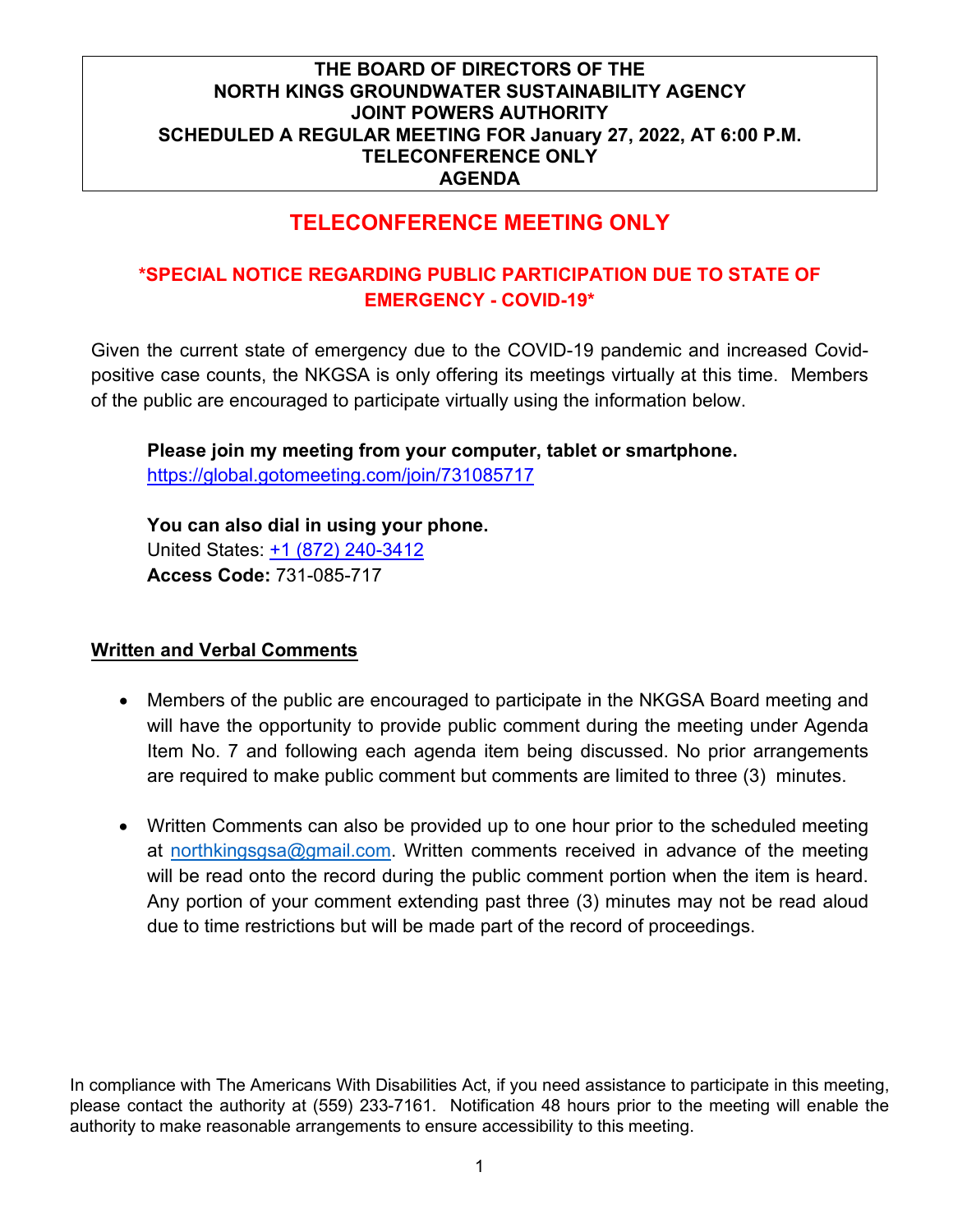# **TELECONFERENCE MEETING ONLY**

## **1. SWEARING IN OF APPOINTED DIRECTORS AND ALTERNATE DIRECTORS**

## **2. CALL TO ORDER**

#### **3. PLEDGE OF ALLEGIANCE**

#### **4. NKGSA RESOLUTION 2022-02**

a. In accordance with AB361, the Board will consider adoption of NKGSA Resolution 2022-02: Resolution of the North Kings Groundwater Sustainability Agency Board of Directors – Resolution Continuing the North Kings Groundwater Sustainability Agency Board Authority to hold virtual meetings pursuant to AB 361. (Chauhan/Dale)

#### **5. REVIEW AGENDA**

Additional Agenda Items – Requires Majority Approval of Board - §54954.2(b)

#### **6. REVIEW OF FUTURE MEETINGS**

a. Discussion/Possible Action on the Adoption of the 2022 NKGSA Board of Directors Meeting Dates (Chauhan)

#### **7. PUBLIC PRESENTATIONS (for items not on agenda) – 3 Minutes Maximum Per Person, 10 Minutes Maximum Per Subject**

#### **8. POTENTIAL CONFLICTS OF INTEREST**

Any Board Member who has a potential conflict of interest may now identify the item and recuse themselves from discussing and voting on the matter. [FPPC §18705]

#### **9. ADMINISTRATIVE MATTERS**

- a. Discussion/Possible Action on Board Meeting Minutes October 28, 2021
- b. Kings Subbasin Coordination Update (Samuelian)
- c. Water Conditions Update (Claes)
- d. Advisory Committee Update (Redelfs)
- e. Discussion Professional Services Contract Provost & Pritchard Surveying Services for GSA Groundwater GSA Survey - \$19,000.00 – Approved December 14, 2021 (Chauhan)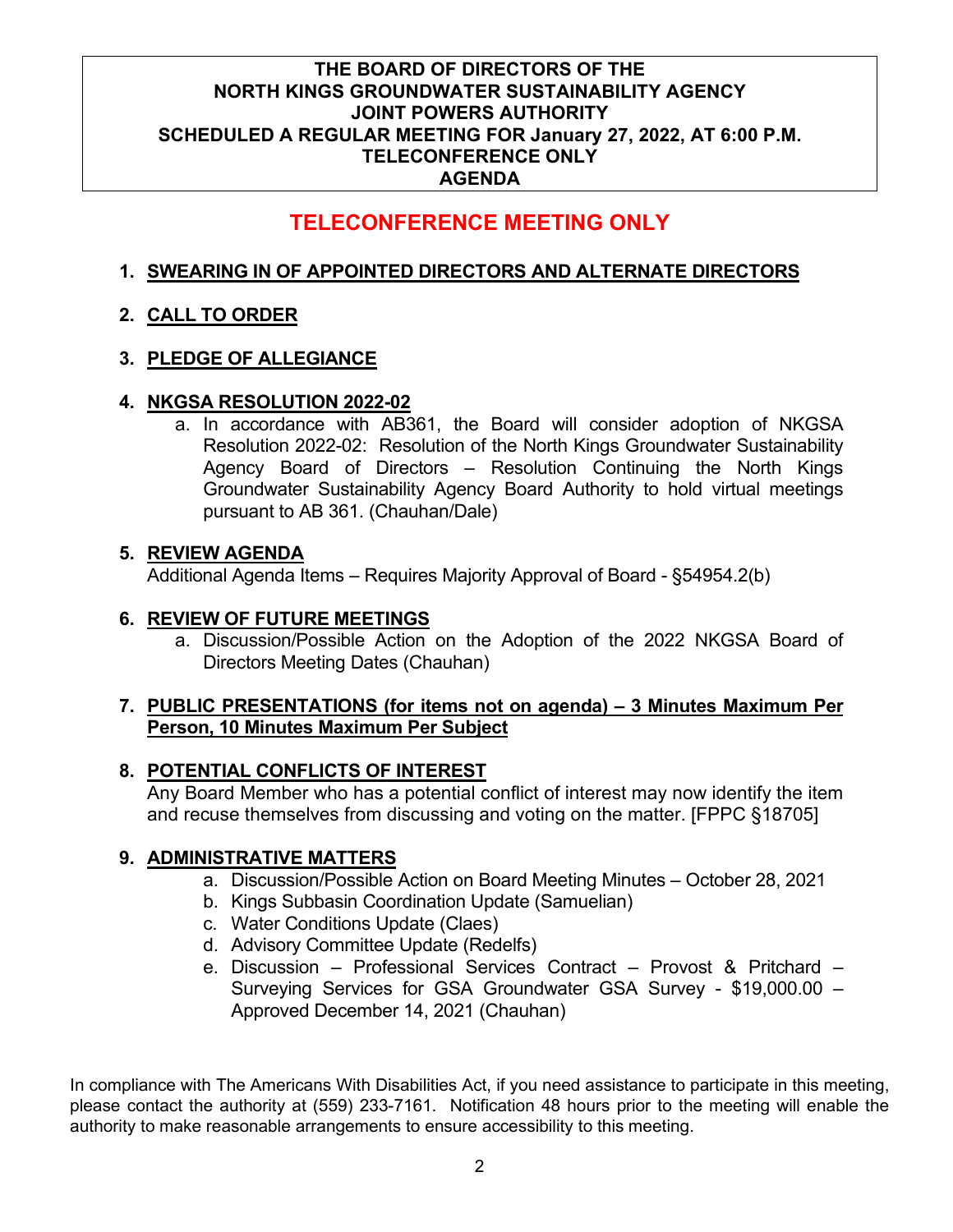# **TELECONFERENCE MEETING ONLY**

- f. Discussion Department of Water Resources SGMA Implementation Grant Application and Funding Request – Support Letter (Chauhan)
- g. Workgroup Updates (Chauhan)
	- i. Policy Workgroup (Chauhan)
		- 1. Agency Groundwater Impact Mitigation Policy Update
	- ii. Technical Workgroup (Chauhan)

## **10.FINANCIAL MATTERS**

- a. Discussion/Possible Action Recommend Approval of Expense Reports for September 2021, October 2021 and November 2021 (Hailey)
- b. Discussion/Possible Action Recommend Approval of the Financial Statements as of November 30, 2021 (Hailey)

## **11.EXECUTIVE OFFICER REPORT (Chauhan)**

- a. 2021 Year in Review and 2022 NKGSA Priorities
- b. Department of Water Resources Prop 68 Grant Update
- c. DWR and SWRCB GSP Comment Letters
- d. Outreach / External Affairs Update
- e. Representative Monitoring Network Update
- f. Miscellaneous

#### **12.DIRECTORS REPORT**

#### **CLOSED SESSION**

**Conference with Legal Counsel – Anticipated Litigation** (Government Code Section 54956.9(d)(2)): One potential case

#### **13.REPORT ON ACTION(S) TAKEN IN CLOSED SESSION**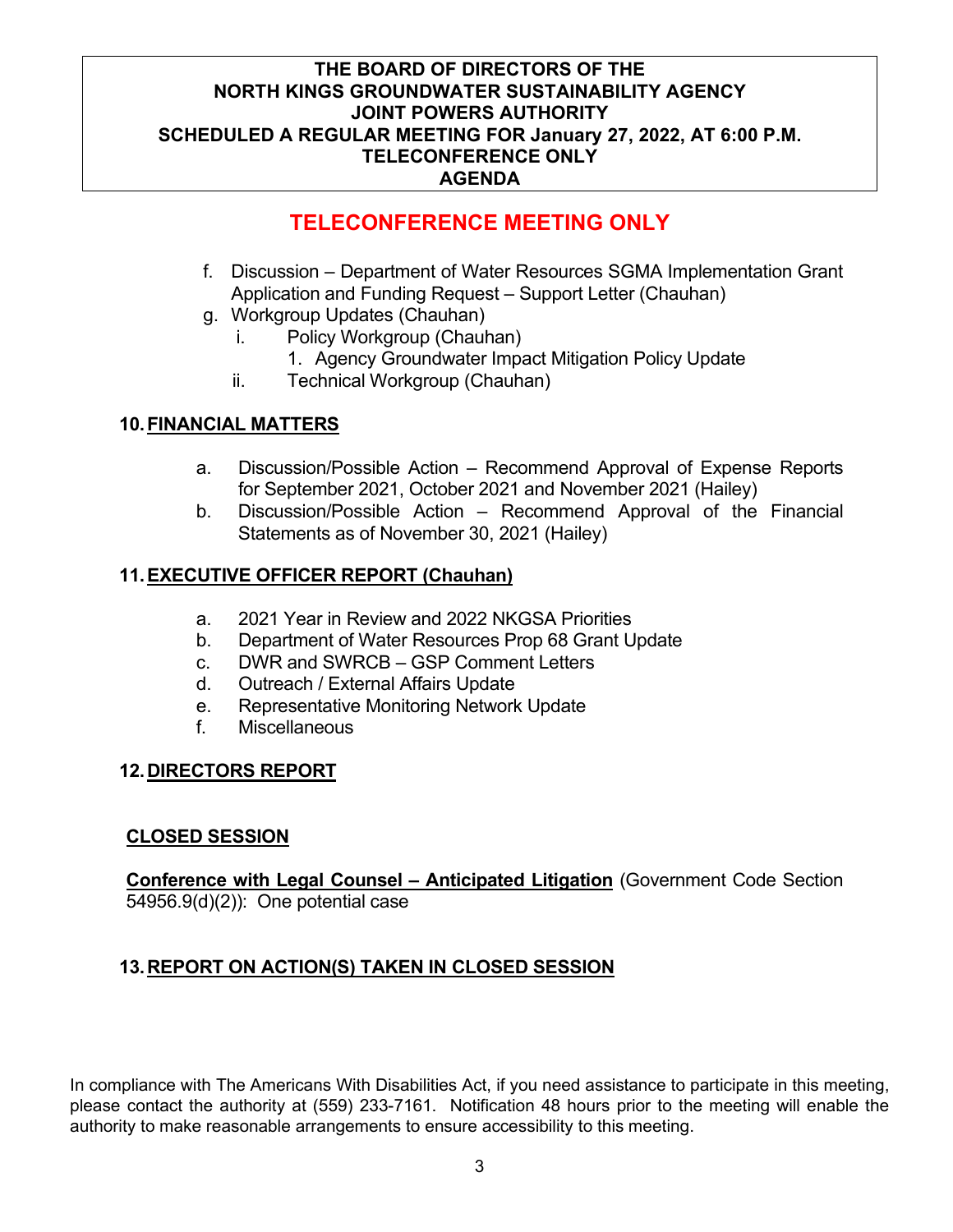# **TELECONFERENCE MEETING ONLY**

# **14.ADJOURNMENT**

Note: This agenda is posted pursuant to the provisions of the Government Code commencing at Section 54950. The date of this posting is January 24. 2021. Posting locations are: 1) Fresno Irrigation District Office; 2) NKGSA Website; and 3) Notice Box located in front of 2907 S Maple Avenue – Fresno, CA (24-hour access available on District website and in the mailbox in front of building).

"In accordance with California Government Code Section 54957.5, any writing or document that is a public record, relates to an open session agenda item and is distributed less than 72 hours prior to a regular meeting, will be made available for public inspection in the District offices during normal business hours. If, however, the document is not distributed until the regular meeting to which it relates, then the document or writing will be made available to the public at the location of the meeting."